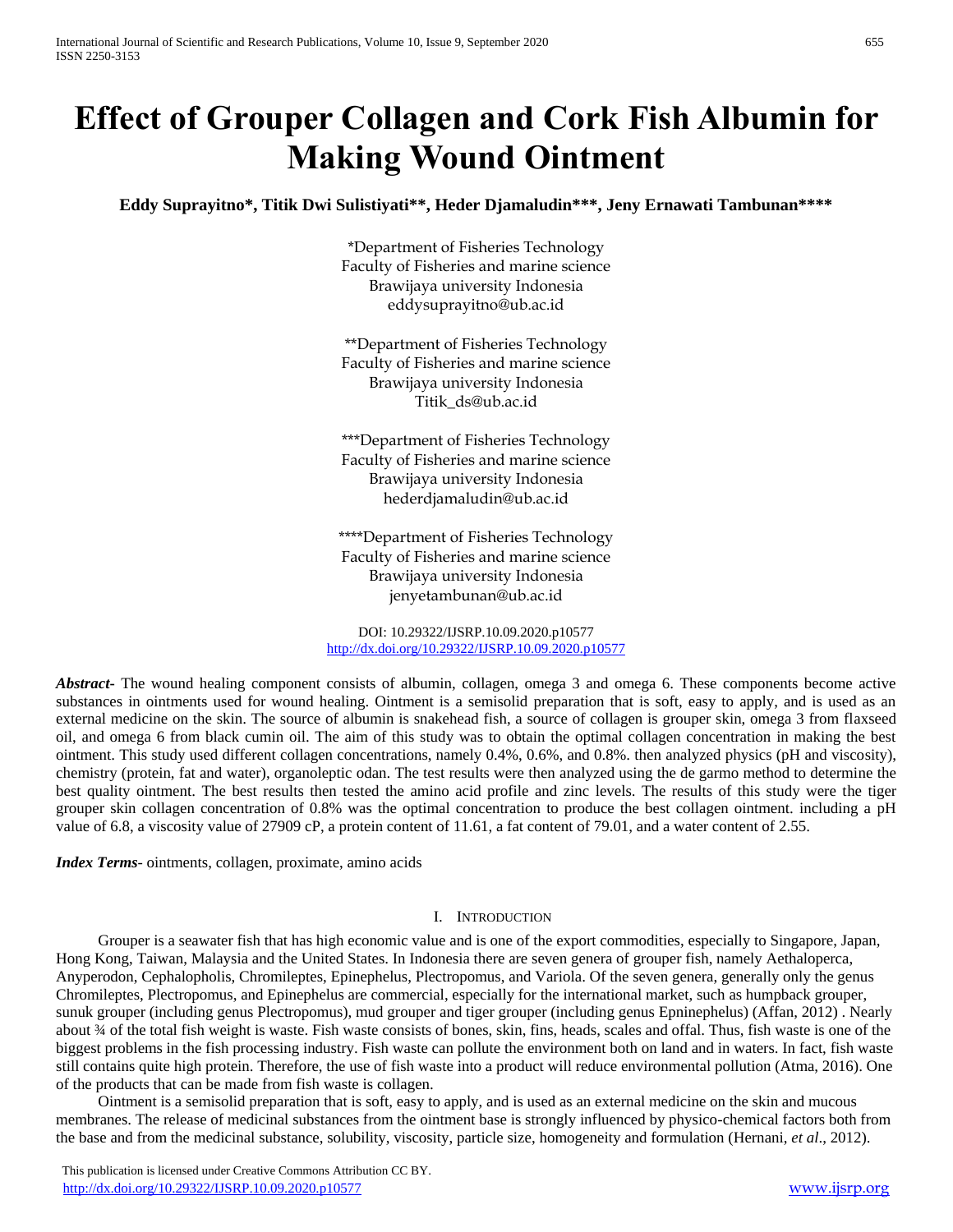The composition of the ointment consists of a medicinal or active substance and an ointment base or commonly known as the active ingredient carrier. Ointment has a function as a carrier for active substances to treat diseases of the skin, as a lubricant and skin protector (Parwanto, *et al*., 2013). The aim of this study was to obtain the optimal collagen concentration in making the best ointment. The research results are expected to provide information, especially for the health sector and fishery product processors, that fish skin waste can be used as collagen for addition in making ointments..

# II. MATERIALS AND METHODS

# **2.1 Material**

The research materials used consisted of raw materials and materials for the collagen-making process in the form of grouper skin and snakehead fish meat for making albumin. Other materials used are distilled water, dialysis membrane, acetic acid (CH3COOH), NaOH, label paper, tissue and blancu cloth. Meanwhile, the ingredients used to make the ointment are adeps lanae, vaseline flavum.

This research method is an experimental method. In this study, the objective of this research was to obtain the optimal concentration of collagen in tiger grouper to add to the collagen ointment in order to obtain the best ointment quality.

### **2.1.1 Preparation of Albumin Extract**

The production of albumin extract begins with the preparation of raw materials, namely the snakehead fish is turned off, then weeded, filled, diced and washed. Next, the snakehead fish is weighed 250 grams, then put into a steamer with a temperature of 70oC. The snakehead fish meat is steamed for 30 minutes. After that it is filtered and the filtrate is taken. Snakehead fish extract is ready to use.

# **2.1.2 Making Collagen**

The first time to make collagen is to prepare the skin of the grouper which has been removed from the scales. Then the skin of the grouper is cut 1 x 1 cm. Then the grouper skin was immersed in 0.1 M NaOH for 24 hours with a ratio of skin and solution of 1:10. After that the grouper skin is neutralized with distilled water. Then soaked in acetic acid with a ratio of 1:10 for 24 hours. Then filtered and taken the filtrate. After that, the precipitation was carried out with 0.9 M NaCl for 24 hours. Then centrifuged at 3500 rpm for 20 minutes. Then dialysis with 0.5 M acetic acid with a ratio of 1:10. After that it is inserted into the cellophane membrane. Then soaked in 0.1 M acetic acid solution for 6 hours. Then soaked in distilled water to neutral pH. After that the collagen is ready for use.

### **2.1.3 Making Collagen Ointment**

Preparation of the ointment begins by adding BHT to the first mortar, then adding the oil phase of the snakehead fish extract and grinding it until the BHT dissolves. Add a little adeps lanae and mix until homogeneous. Then dissolve the methyl paraben and propyl paraben on propylenglycol in a beaker glass, then add the water phase of the snakehead fish extract, stirring until it is homogeneous. In the second mortar, the remaining adeps lanae is added, gradually adding the mixture of methyl paraben, propyl paraben, and the water phase of snakehead fish extract while stirring until homogeneous. Then mix the first and second mortar ingredients, added with vaseline flavum, crushed until homogeneous. The preparation is put into an ointment pot (Andrie and Sihombing, 2017). The addition of grouper skin collagen, flaxseed oil and black cumin oil was done when mixing the first and second mortars.

### III. RESULT AND DISCUSSION



Figure 1. The Result of pH

The pH of collagen ointment with different collagen concentrations results in different pH values. At a collagen concentration of 0.4%, a pH of 6.4, a concentration of 0.6% was 6.6 and a concentration of 0.8% was 6.8. The pH of the collagen ointment showed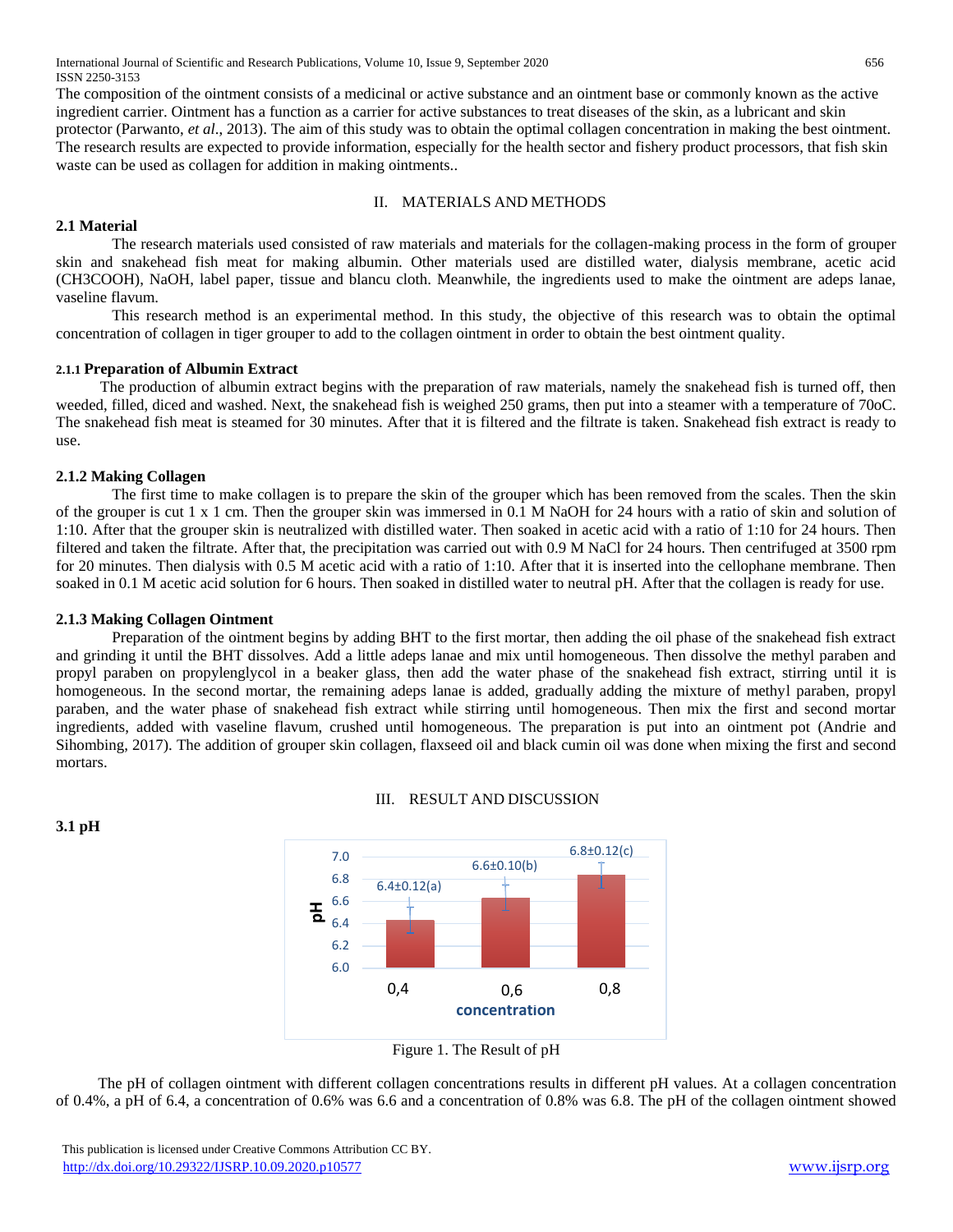an increase with the difference in collagen concentration. The pH of the collagen ointment is as expected, that is, the pH is within the normal pH range of the skin, which is between 4.5 - 7, so it doesn't cause irritation or scaly skin. (Patimasari *et al*., 2015).

#### **3.2 Viscosity**



Figure 2. The Result of Viscosity

he viscosity value at the collagen concentration of 0.4% was 22693 cP, a concentration of 0.6% obtained a viscosity value of 24417 cP, and at a concentration of 0.8% was 27909 cP. The result of the viscosity of the ointment which has the highest value is the collagen concentration of 0.8% of 27909 cP, and the lowest yield is at a concentration of 0.4% of 22693 cP. The viscosity range for a good ointment is 2000-4000 cP. (Husnani and Muazham, 2017).

### **3.3 Organoleptic**



Figure 3. The Result of Organoleptic

There are differences in the results of the organoleptic test along with differences in collagen concentrations. The organoleptic value of color in the treatment with a concentration of 0.4% was 6.27, a concentration of 0.6% was 5.67 and a concentration of 0.8% was 5.13. While the treatment of different collagen concentration concentrations in the aroma parameter, the concentration of 0.4% is 6.4, the concentration of 0.6% is 5.57 and at a concentration of 0.8% shows a value of 4.97.

### **3.4 Protein Content**



 This publication is licensed under Creative Commons Attribution CC BY. <http://dx.doi.org/10.29322/IJSRP.10.09.2020.p10577> [www.ijsrp.org](http://ijsrp.org/)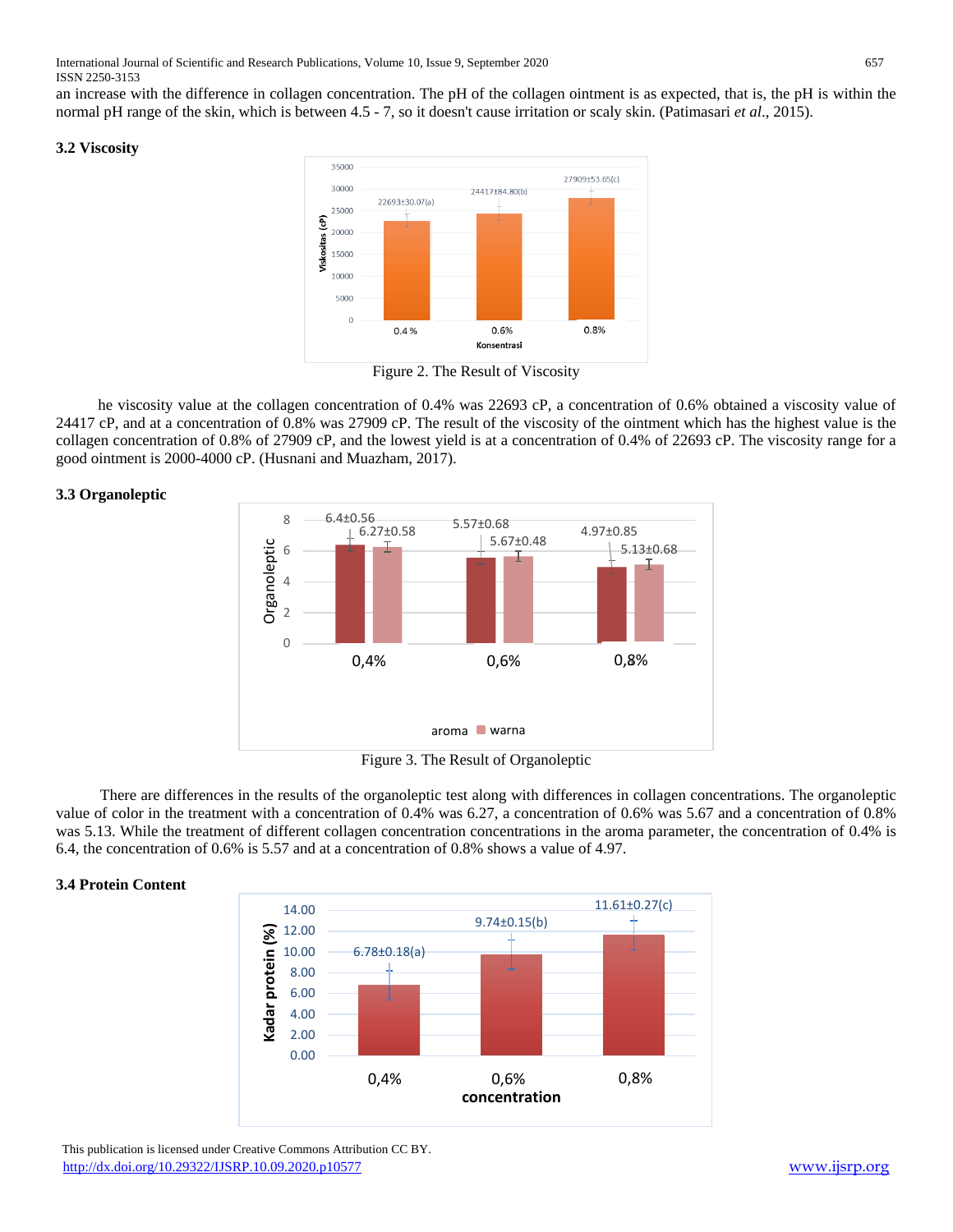#### Figure 3. The Result of Protein Content

There are differences in protein levels in collagen ointment from differences in collagen concentrations. At a collagen concentration of 0.4%, a protein content of 6.78% was obtained, a concentration of 0.6% was 9.74% and a concentration of 0.8% was 11.61%. The value of protein content in collagen ointment shows an increase with differences in collagen concentration. The highest protein content in collagen ointment was with a collagen concentration of 0.8% at 11.61% and the lowest with a collagen concentration of 0.4% at 6.78%. It can be concluded that the higher the collagen concentration, the higher the protein content.

### **3.5 Fat Content**



Figure 4. The Result of Fat Content

Based on Figure 5, there are differences in the fat content of collagen ointment from differences in collagen concentrations. At a collagen concentration of 0.4%, a fat content of 88.33% was obtained, a concentration of 0.6% was 80.80%, and a concentration of 0.8% was 79.01%. The value of fat content in albumin ointment shows a decrease with increasing collagen concentration, this is because the amount of ointment base added along with the increase in collagen decreases.





Figure 5. The Result of Water Content

At a collagen concentration of 0.4%, a water content of 4.11% was obtained, a concentration of 0.6% was 3.41%, and a concentration of 0.8% was 2.55%. The water content of the collagen ointment showed a decrease in line with the difference in collagen concentration. According to research by Chakim *et al*., (2014) that the final water content of a processed product depends on the type and amount of liquid added. Low water content can extend shelf life, because low water content can limit microbial growth and chemical reactions (Amanto *et al*., 2015).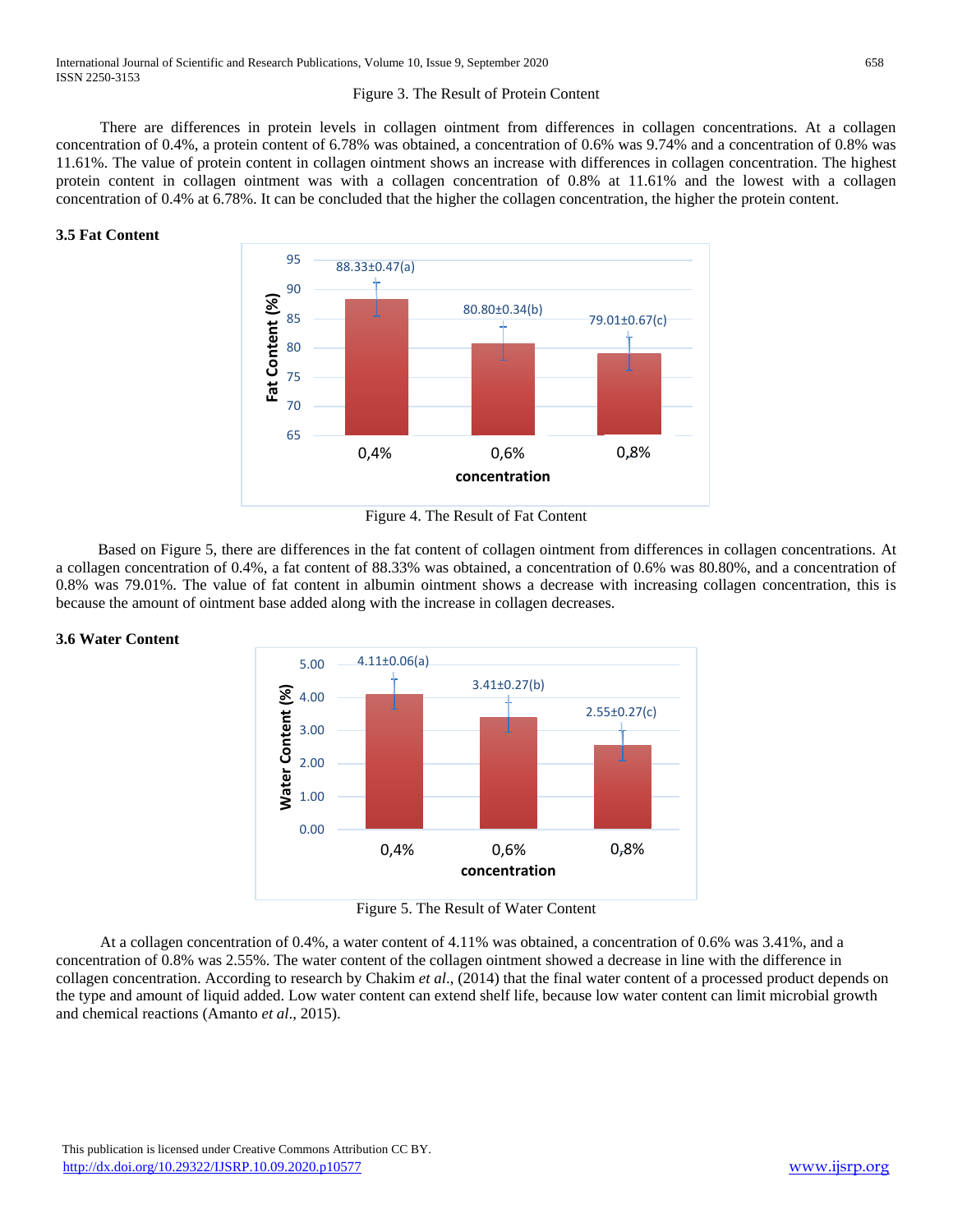#### **3.7 Amino Acid Profile**

| No. | Parameter       | Unit    | Result    |
|-----|-----------------|---------|-----------|
| 1.  | L-Histidine     | mg / kg | 7953,99   |
| 2.  | L-Threonin      | mg / kg | 32009,99  |
| 3.  | L-Prolin        | mg / kg | 121672,79 |
| 4.  | L-Tyrosin       | mg / kg | 4430,99   |
| 5.  | L-Leucin        | mg / kg | 27642,52  |
| 6.  | L-Aspartic Acid | mg / kg | 41081,04  |
| 7.  | L-Lysin         | mg / kg | 29005,85  |
| 8.  | Glysin          | mg / kg | 254443,74 |
| 9.  | L-Arginine      | mg / kg | 93756,70  |
| 10. | L-Alanin        | mg / kg | 80027,37  |
| 11. | L-Valin         | mg / kg | 23543,34  |
| 12. | L-Isoleucin     | mg / kg | 14185,78  |
| 13. | L-Phenylalaninw | mg / kg | 23778,19  |
| 14. | L-Glutamic Acid | mg / kg | 81131,23  |
| 15. | L-serin         | mg / kg | 39223,25  |

The highest amino acid content in tiger grouper skin collagen was glycine at 254443.74 mg / kg and the lowest was L-Tyrosine at 4430.99 mg / kg. The collagen of tiger grouper skin is then used as an active ingredient in collagen ointment. The results of the amino acid content of collagen ointment are as follows.

| No. | Parameter       | Unit    | Result   |
|-----|-----------------|---------|----------|
| 1.  | L-Histidine     | mg / kg | 217,02   |
| 2.  | L-Threonine     | mg / kg | 694,98   |
| 3.  | L-Prolin        | mg / kg | 2836,07  |
| 4.  | L-Tyrosine      | mg / kg | < 66, 93 |
| 5.  | L-Leucin        | mg / kg | 641,09   |
| 6.  | L-Aspartic Acid | mg / kg | 1153,22  |
| 7.  | L-Lysin         | mg / kg | 798,64   |
| 8.  | Glycine         | mg / kg | 5597,56  |
| 9.  | L-Arginine      | mg / kg | 2021,47  |
| 10. | L-Alanin        | mg / kg | 1961,40  |
| 11. | L-Valin         | mg / kg | 532,20   |
| 12. | L-Isoleucine    | mg / kg | 319,94   |
| 13. | L-Phenylalanin  | mg / kg | 450,18   |
| 14. | L-Glutamic Acid | mg / kg | 2058,01  |
| 15. | L-serin         | mg / kg | 981,10   |

The highest amino acid content in collagen ointment was Glycine at 5597.56 mg / kg and the lowest was L-Tyrosine at <66.93 mg / kg. The high level of the amino acid glycine indicates the presence of collagen. In general, protein does not contain much glycine. The exception is collagen, where two-thirds of all amino acids are glycine. Glycine is a non-essential amino acid for humans (Sobri, *et*. *al*., 2017).

### **IV CONCLUSION**

The conclusion obtained from this study is that 0.8% tiger grouper skin collagen is the optimal concentration to produce the best collagen ointment. including a pH value of 6.8, a viscosity value of 27909 cP, a protein content of 11.61, a fat content of 79.01, and a water content of 2.55.

### **REFERENCES**

Affan, J. M. 2012. Identifikasi lokasi untuk pengembangan budidaya keramba jarring apung (KJA) berdasarkan faktor lingkungan dan kualitas air di perairan pantai timur Bangka Tengah. *Depik*. 1(**1**):78-85. ISSN 2089-7790.